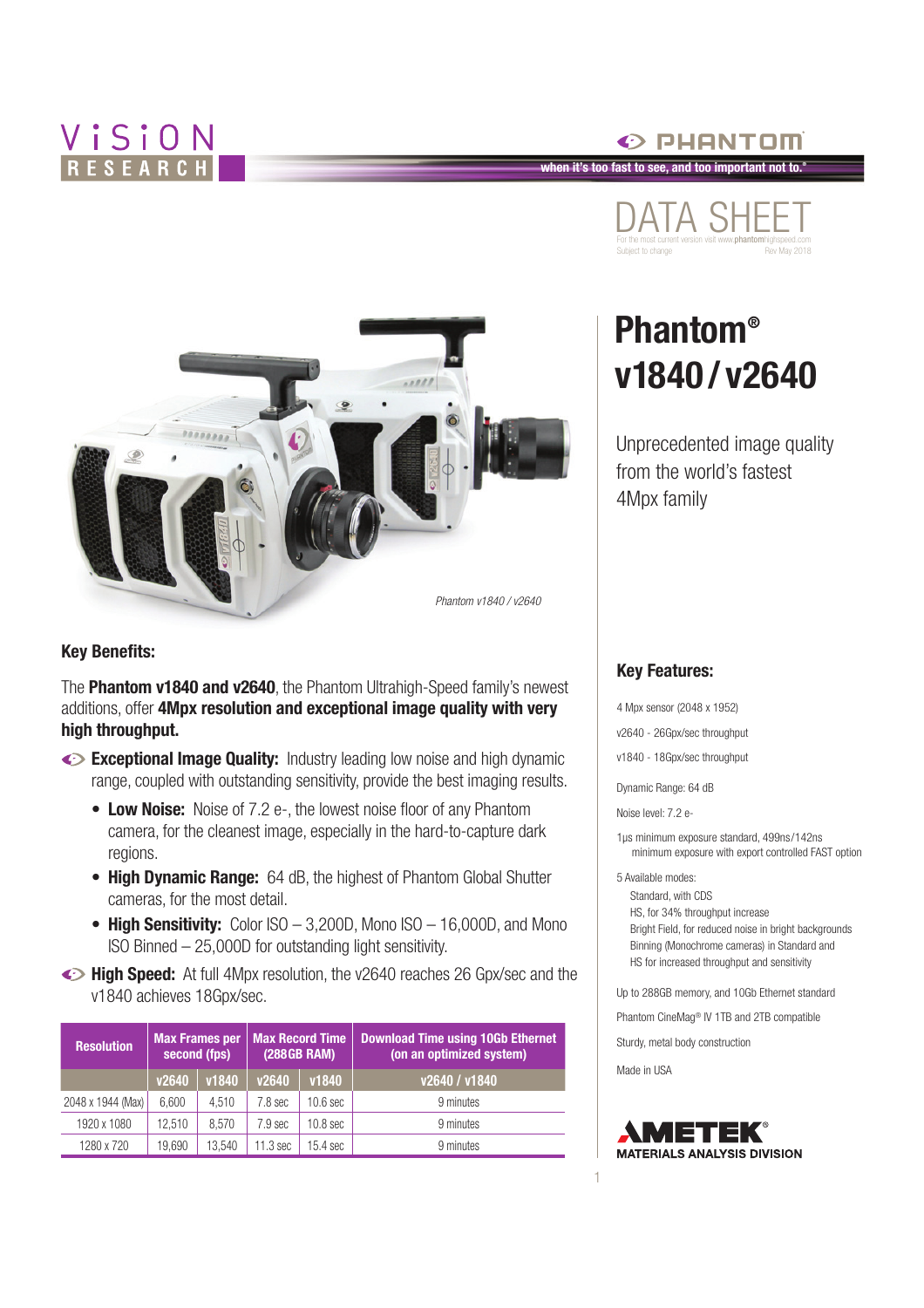### $\odot$  PHANTOM

#### **when it's too fast to see, and too important not to.®**

#### **v1840 / v2640**

#### **Binning**

Binning groups 2x2 pixels in a square to create one large pixel. This effectively converts the 4Mpx sensor with a maximum resolution of 2048 x 1952 pixels to a 1Mpx sensor with a 1024 x 976 maximum resolution consisting of very large 27 µm pixels. Binning is available only in monochrome cameras.

#### Benefits of Binning:

#### **Significantly increased light sensitivity:**

In Binned modes, the v1840 and v2640 have ISO ratings equivalent to the Phantom UHS-12 Series, the industry leaders in high-speed light sensitivity.

#### **Increased Frame Rates:**

At full resolution, the v2640 achieves 25,030 fps in HS Binned mode, equivalent to a Phantom v2512. The v1840 reaches 19,530 fps, close to a Phantom v2012.

#### **Expanded Flexibility:**

Converting between 4Mpx and 1Mpx capabilities greatly expands the cameras' usefulness. Switch to the 4Mpx when the application requires significant detail, then switch to a 1Mpx when increased frame rate is needed.



- **Ultimate Flexibility:** The v1840 and v2640 have five operating modes to meet all your research needs.
	- **Standard mode,** for exceptional image quality
	- **High Speed (HS) mode,** increasing throughput by 34% at full resolution
	- **Bright Field (BF) mode.** ideal for clean images in bright to very bright backgrounds, Bright Field mode is specially engineered with a much larger full well, increasing the maximum Signal-to-Noise Ratio (SNR).
	- **Binned modes** (Monochrome cameras only), significantly increasing sensitivity and frame rates.
	- The export controlled **FAST option,** reduces minimum exposure to 142ns, significantly reducing motion blur.
- **Built on UHS Platform:** The v1840 and v2640 have all of the standard features of the proven Phantom Ultrahigh-Speed family for ease and continuity of use.

|                                                              |                   | Standard (CDS) Standard Binned HS (High Speed) |                 | <b>HS Bright Field</b> | <b>HS Binned</b> |  |  |
|--------------------------------------------------------------|-------------------|------------------------------------------------|-----------------|------------------------|------------------|--|--|
| <b>Image Quality</b>                                         |                   |                                                |                 |                        |                  |  |  |
| <b>Read out noise</b><br>[e-] (typical)                      | 7.2               | 11.9                                           | 18.8            | 58                     | 29.7             |  |  |
| <b>Dynamic range</b><br>[dB] (typical)                       | 64                | 66.2                                           | 56.7            | 59.8                   | 58.5             |  |  |
| Mono: ISO (D)                                                | 16,000            | 25,000                                         | 12,500          | 2,500                  | 25,000           |  |  |
| Adjustable E.I. (D)                                          | $16,000 - 80,000$ | 25,000-125,000                                 | 12,500-62,500D  | 2,500-12,500D          | 25,000-125,000D  |  |  |
| Color: ISO (D)                                               | 3,200             |                                                | 3,200           | 500                    |                  |  |  |
| Adjustable E.I. (D)                                          | 3,200-16,000      |                                                | 3,200-16,000    | 500-2,500              |                  |  |  |
| <b>Minimum</b><br><b>Exposure</b>                            | 1 <sub>µ</sub>    | 1 <sub>µS</sub>                                | 1 <sub>µ</sub>  | 1µs                    | 1 <sub>µ</sub>   |  |  |
| <b>Minimum</b><br><b>Exposure with</b><br><b>FAST option</b> | 499ns             | 499ns                                          | 142ns           | 142ns                  | 142ns            |  |  |
| <b>Straddle time</b>                                         | 490ns             | 490ns                                          | 696ns           | 696ns                  | 696ns            |  |  |
| Frames Per Second (FPS) v2640 / v1840                        |                   |                                                |                 |                        |                  |  |  |
| 2048 x 1952                                                  | 4,855 / 3,320     |                                                | 6,600 / 4,510   | 6,600 / 4,510          |                  |  |  |
| 1024 x 976                                                   | 9,440 / 6,470     | 18,390 / 12,670                                | 14,740 / 10,110 | 14,740 / 10,110        | 25,030 / 19,530  |  |  |

#### **Data Storage and Management Focus:**

**Memory:** The cameras can be equipped with **72GB, 144GB, or 288GB** of memory that can be segmented into 63 partitions for multiple, shorter cines.

**Non-volatile Memory:** Data can be securely saved on to a 1TB or 2TB Phantom CineMag IV. Save speed is 1GB/s, and 288GB of data can be saved in under 5 minutes. Data on a CineMag can be downloaded via a CineStation or the camera, using 1Gb or 10Gb Ethernet.

**10Gb Ethernet:** 1Gb and 10Gb Ethernet are standard. 10Gb Ethernet transfers data at up to 600 MB/second on optimized systems.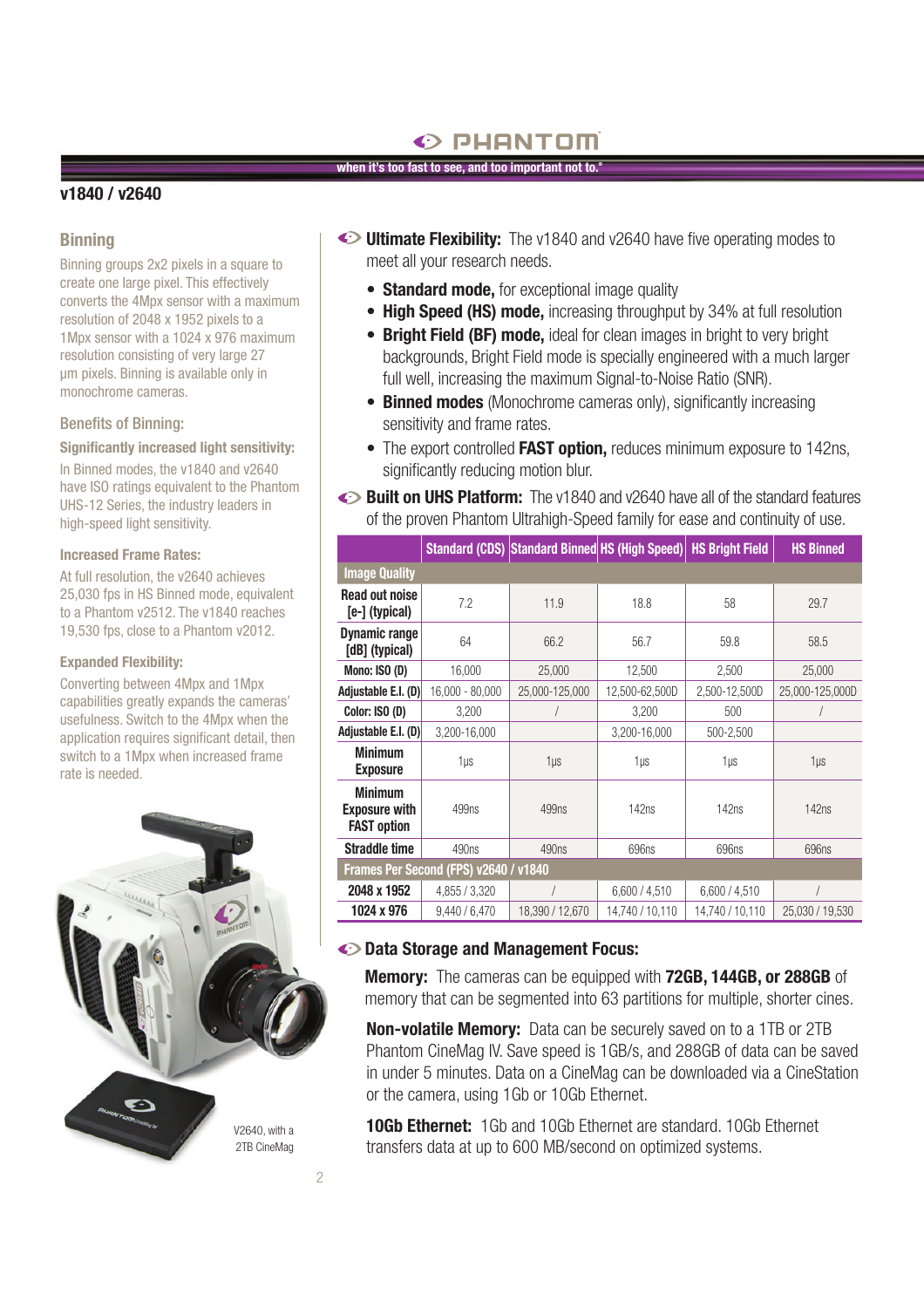#### **Sensor Specifications:**

The Phantom v1840 and v2640 are based on a Vision Research designed **custom CMOS sensor.** The Standard modes feature **Correlated Double Sampling (CDS)** performed directly on the sensor to provide the lowest noise possible.

Sensor specifications include:

| <b>Parameter</b>          | <b>Specification</b>                                       | <b>Benefit</b>                                                    |  |
|---------------------------|------------------------------------------------------------|-------------------------------------------------------------------|--|
| <b>Sensor Resolution</b>  | 2048 x 1952                                                | 4Mpx resolution for high detail in the image                      |  |
| <b>Bit Depth</b>          | $12$ -bit                                                  | 4096 gray levels for optimal image quality                        |  |
| <b>Dynamic Range</b>      | 64 dB (typical)                                            | High Image quality with low noise to show                         |  |
| <b>Noise</b>              | $7.2 e$ - (typical)                                        | the maximum, cleanest detail possible                             |  |
| <b>Pixel Size</b>         | 13.5 Micron                                                | High light sensitivity, critical for increased<br>frame rates     |  |
| <b>Sensor Size</b>        | $27.6 \times 26.3$                                         | Compatible with common 35mm Nikon F<br>and Canon EOS lenses       |  |
| <b>Electronic Shutter</b> | Global                                                     | Each pixel integrates simultaneously,<br>reducing image artifacts |  |
| <b>Minimum Exposure</b>   | 1µs standard, 142ns with export<br>controlled FAST option. | Helps eliminate motion blur                                       |  |

#### **Environmental Specs:**

|                                          | Power: 100 - 240 VAC, 280 Watt power supply included |
|------------------------------------------|------------------------------------------------------|
| Weight (without lens):                   | 17 lbs, 8 oz. (8.1 Kg)                               |
| Operating Temperature:                   | $-10$ to $+50$ C                                     |
| 10Gb Ethernet operation: $+5$ to $+50$ C |                                                      |
| Storage temperature:                     | $-20$ to $+70$ C                                     |
| Humidity:                                | 95% non-condensing                                   |
| Regulatory:                              | <b>EMI/EMC/ESD</b>                                   |
| <b>Emissions Tests</b><br>Immunity Tests | EN 61326-1/FCC part 15<br>FN 61326-1                 |
| Random Vibration:                        |                                                      |
| Operational                              | 7.5 Grms, 3 axes,<br>IAW MIL-STD-202G                |
| Shock:                                   |                                                      |
| Operational                              | 5.5G, 11mSec sawtooth,<br>3 axes, 60 pulses total.   |
| Non-Operational                          | 30G, 11mSec, sawtooth,<br>3 axes, 60 pulses total    |
| Safety:                                  | IEC 60950                                            |
|                                          |                                                      |

#### **Connectivity:**

Both the v1840 and v2640 include **Programmable I/O** on up to four BNC ports. Programmable I/O provides the ability to assign and define the parameters of various signals including: F-Sync, Strobe, Event, Pre-trigger, Memgate, Timecode-out, Ready, Aux and Auto-Trigger. They also contain the same signals and connectors as the UHS-12 Series cameras for ease of use and compatibility.

#### **Camera Control:**

**Phantom Camera Control (PCC) Software:** for complete setup, control, image processing and download, with tracking and motion analysis tools. An SDK that supports Labview and Matlab is also available for integration.

#### **Advanced Features:**

Image-Based Auto-Trigger PIV features Multi-Cine **Burst Mode** SYNC-to-Trigger Quiet Fans

Continuous Recording **Internal Mechanical Shutter** 



Phantom v1840 and v2640 - Back Panel